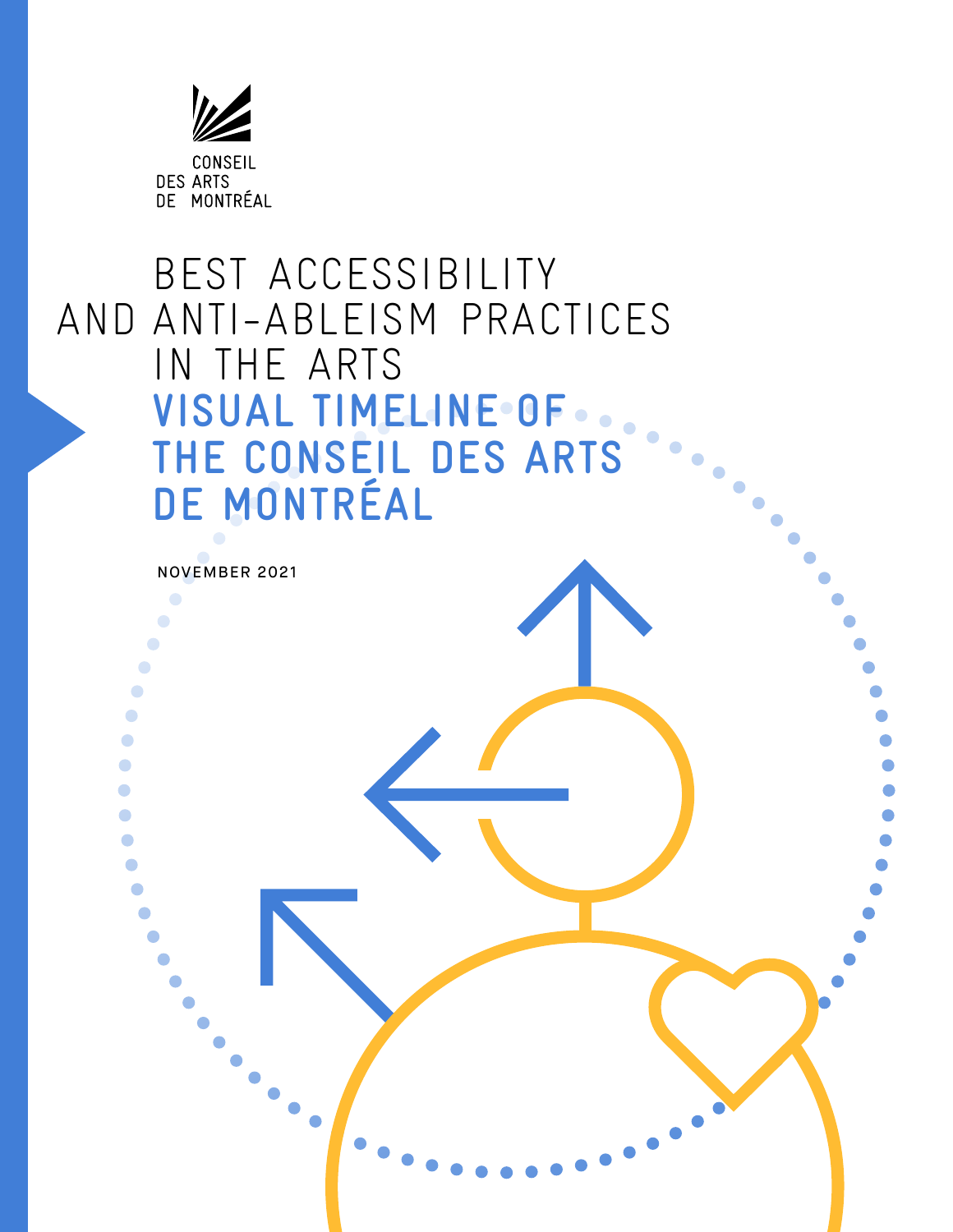# TABLE OF CONTENTS

| Address and How to Get Here  4   |
|----------------------------------|
|                                  |
|                                  |
|                                  |
|                                  |
|                                  |
|                                  |
|                                  |
| <b>First Accessible Washroom</b> |
| Second Accessible Washroom       |
|                                  |
|                                  |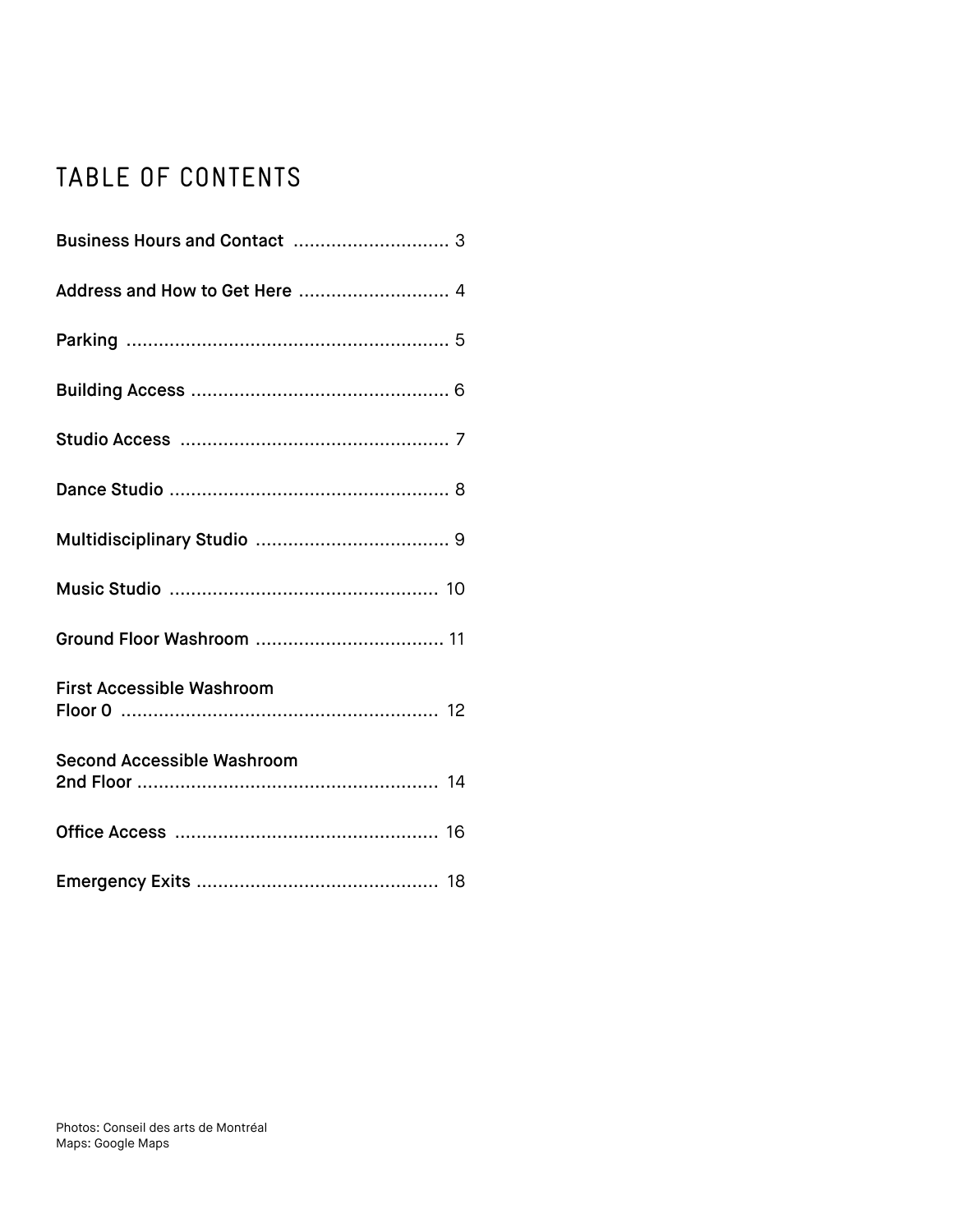#### **BUSINESS HOURS AND CONTACT**

#### Maison du Conseil des arts

de Montréal business hours Monday to Friday: from 9 a.m. to 12 p.m. and from 1 p.m. to 5 p.m.

#### Studio rental hours, starting August 30, 2021

Monday to Friday: 8 a.m. to 10 p.m. Saturday and Sunday: 9:30 a.m. to 5 p.m.

Hours are subject to change based on public health guidelines. Please refer to this site for more information: https://studios.artsmontreal.org/

#### **Contact**

Roxanne Robillard Project Manager Maison du Conseil and Partnerships 514 280-3780 roxanne.robillard@montreal.ca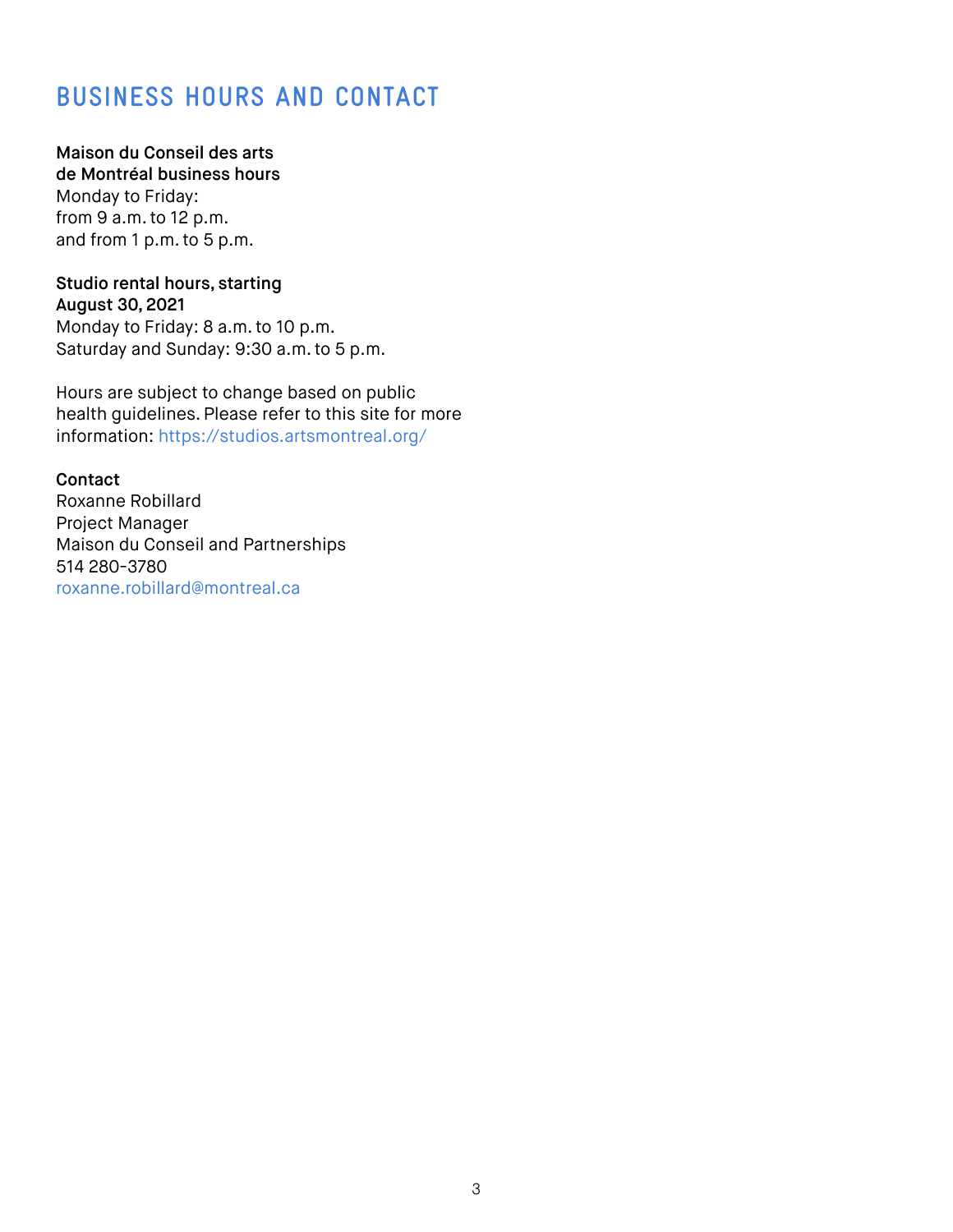#### **ADDRESS AND HOW TO GET HERE**

The Maison du Conseil is located in Ville-Marie Borough at 1210 Sherbrooke Street East, Montréal, Québec H2L 1L9

Métro Sherbrooke, east entrance and then bus 24

> Métro Sherbrooke (east entrance)

Metro route near Sherbrooke Station and the Conseil des arts de Montréal



Bus 24 route near the Conseil des arts

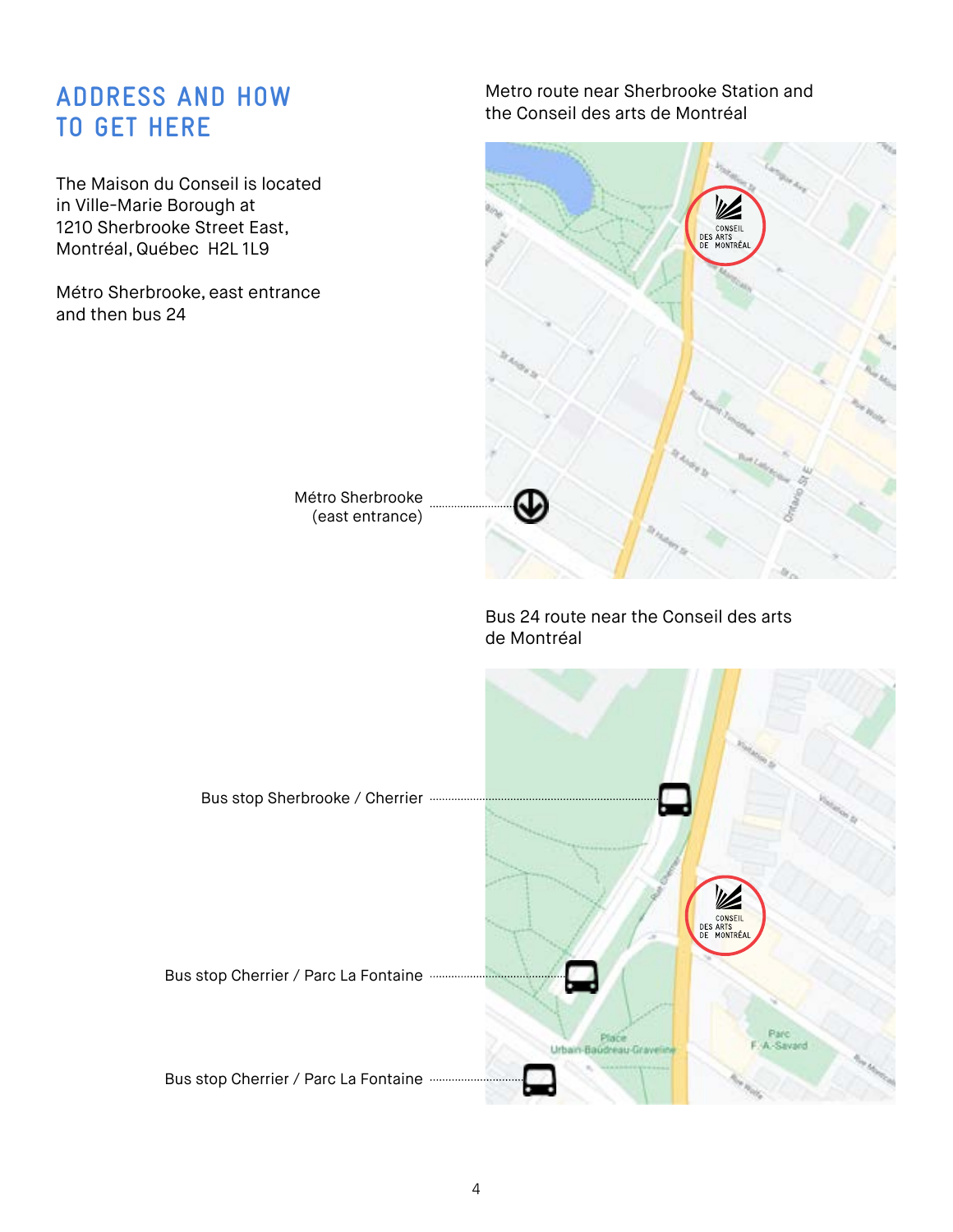#### **PARKING**

There are two reserved parking spots for disabled parking permit holders. There is a charge for parking in these spots. The parking terminals are accessible to wheelchair users.

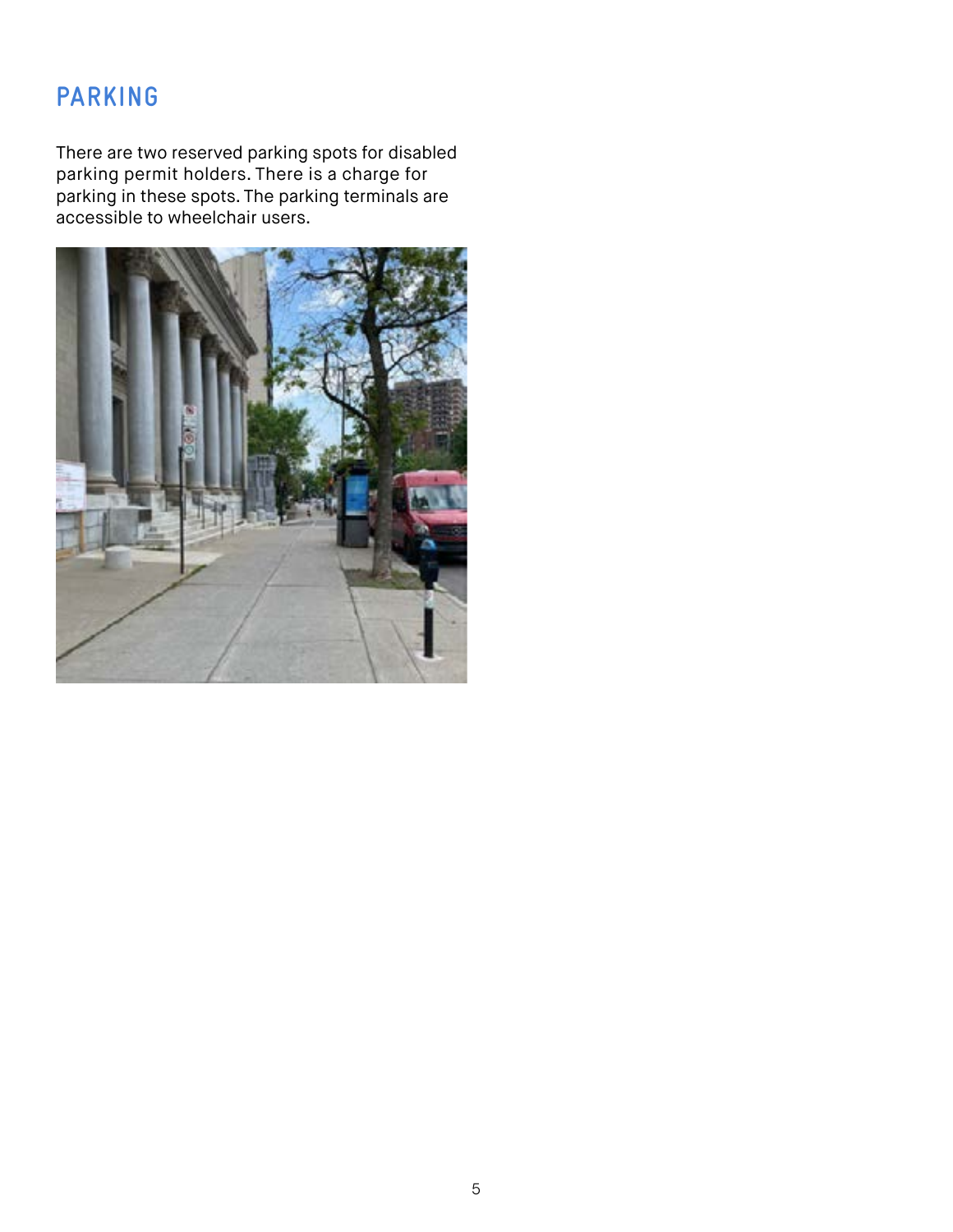# **BUILDING ACCESS**

Ramp access is provided on the left side



Building entrance (no push button for opening the door).



The ramp used for building access.

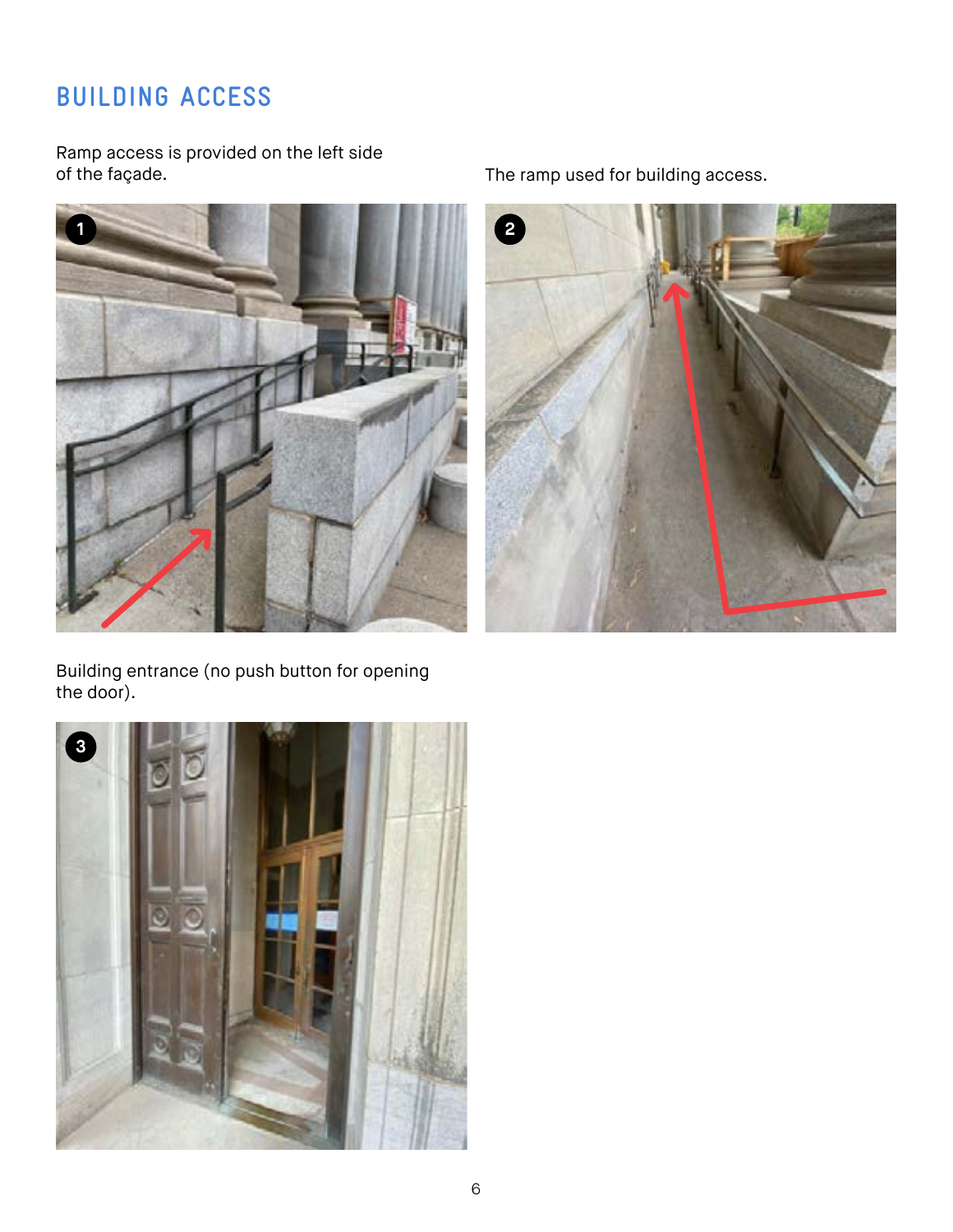## **STUDIO ACCESS**

The office of Roxanne Robillard, Project Manager – Maison du Conseil and Partnerships, 514 280-3780, roxanne.robillard@montreal.ca. Roxane Robillard is responsible for all matters concerning the Maison du Conseil. Her office is directly to the right of the entrance, before entering the atrium.

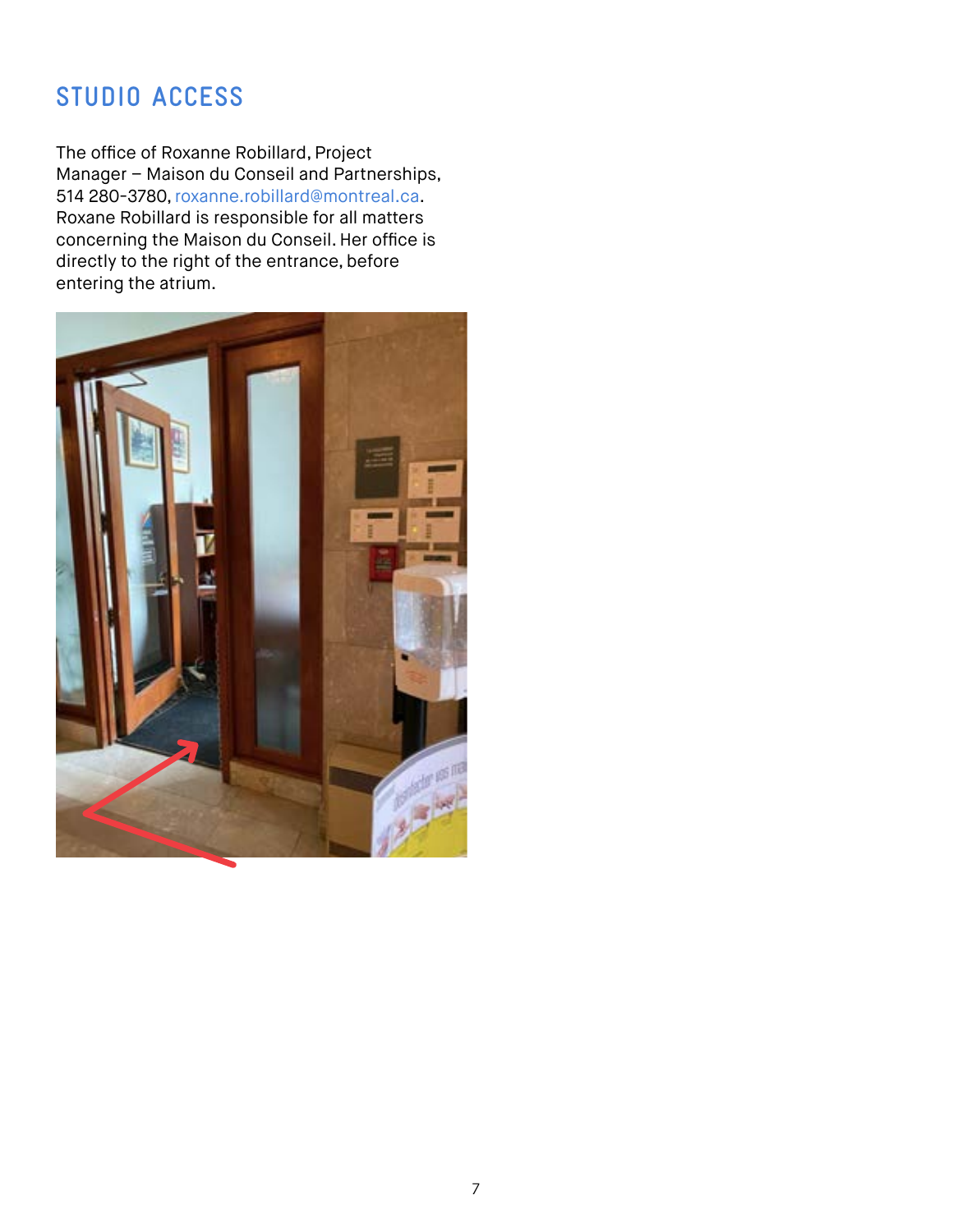### **DANCE STUDIO**

The Maison du Conseil atrium. To get to the dance studio, cross the atrium and turn right. At the back of the atrium, turn right.



Go through the doorway and turn right. Enter the dance studio.







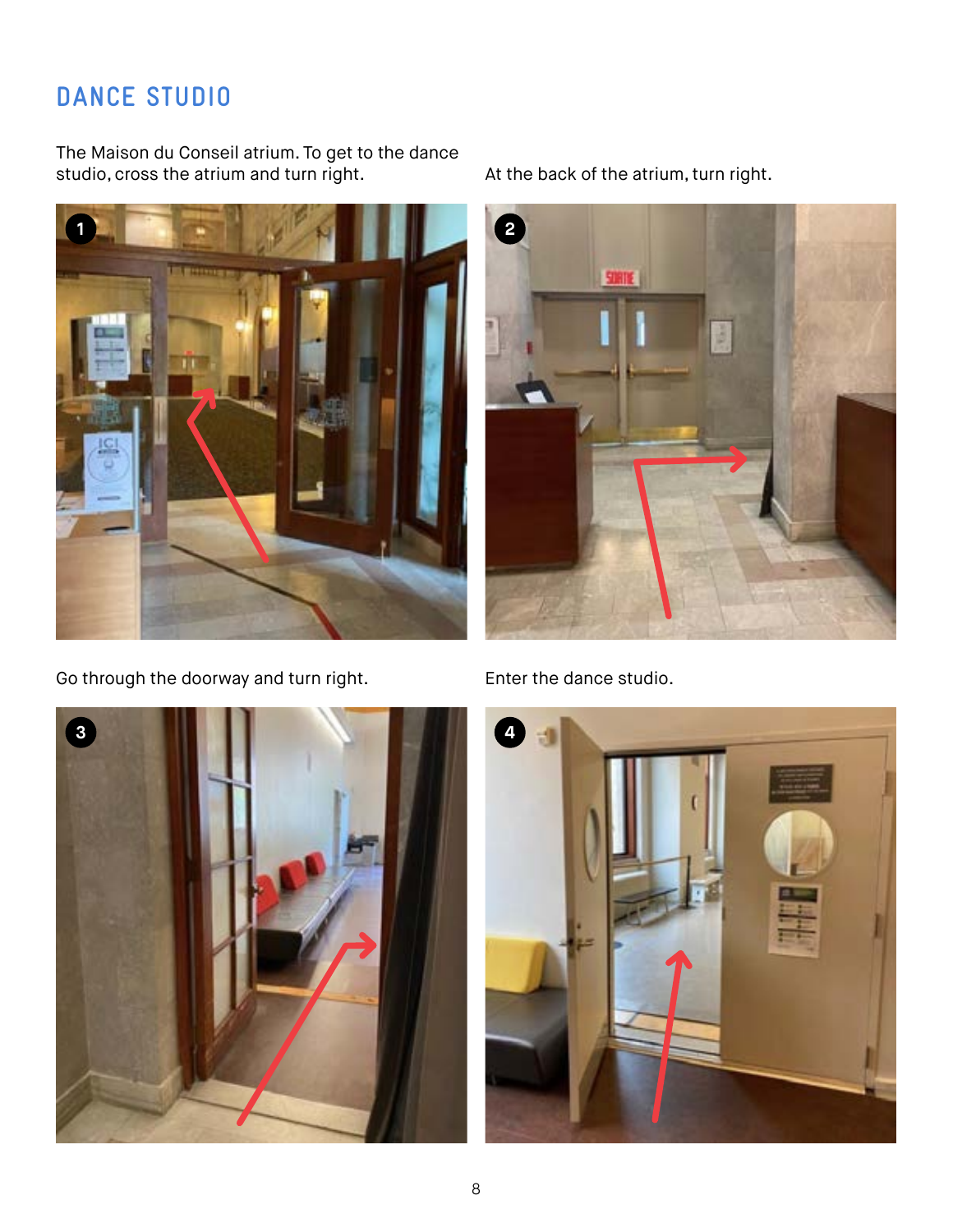#### **MULTIDISCIPLINARY STUDIO**



After entering the atrium, turn left. Access the multidisciplinary studio directly.

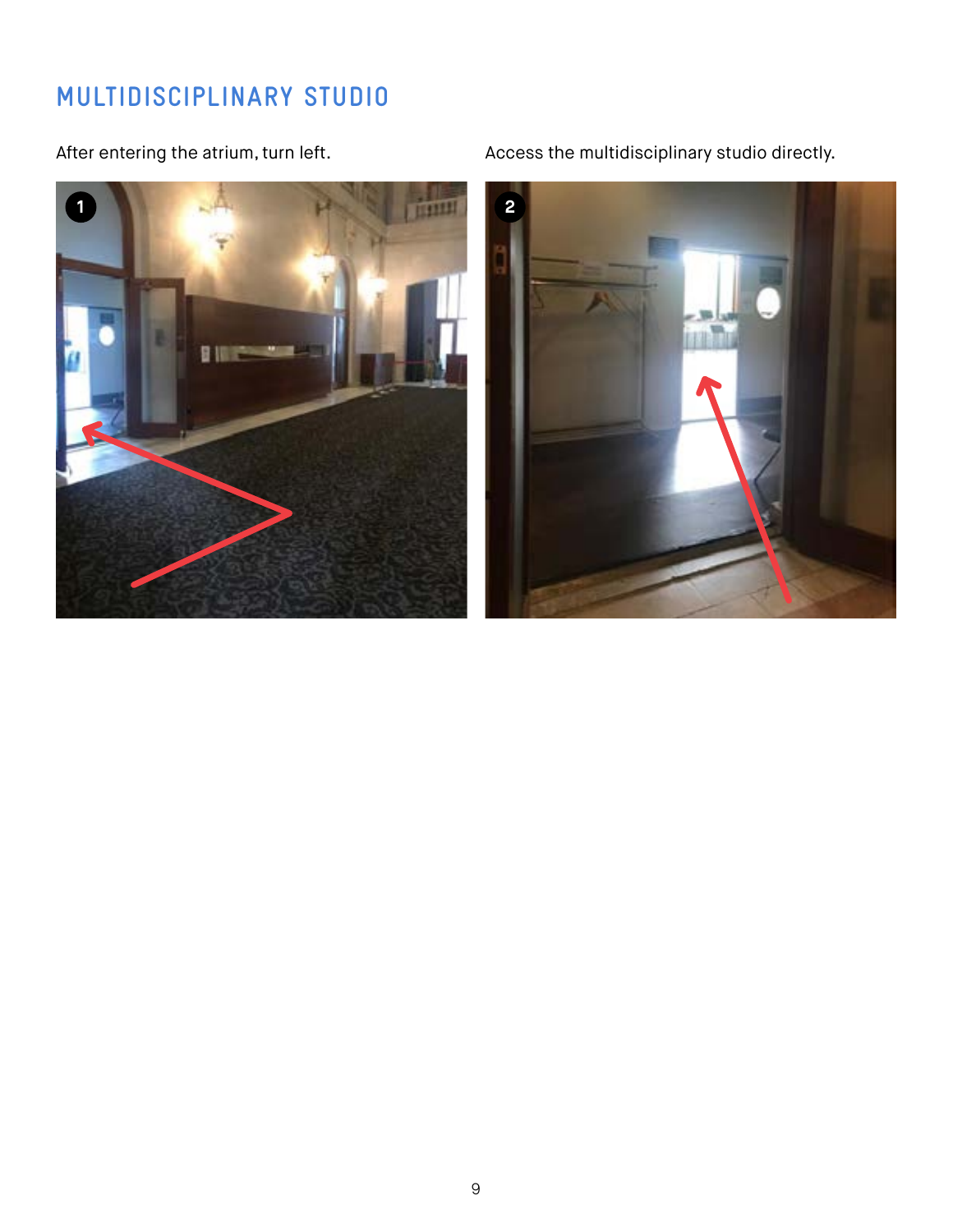# **MUSIC STUDIO**

Turn left from the multidisciplinary studio to get



Go through the doorway and push the door to enter.



Enter the music studio.

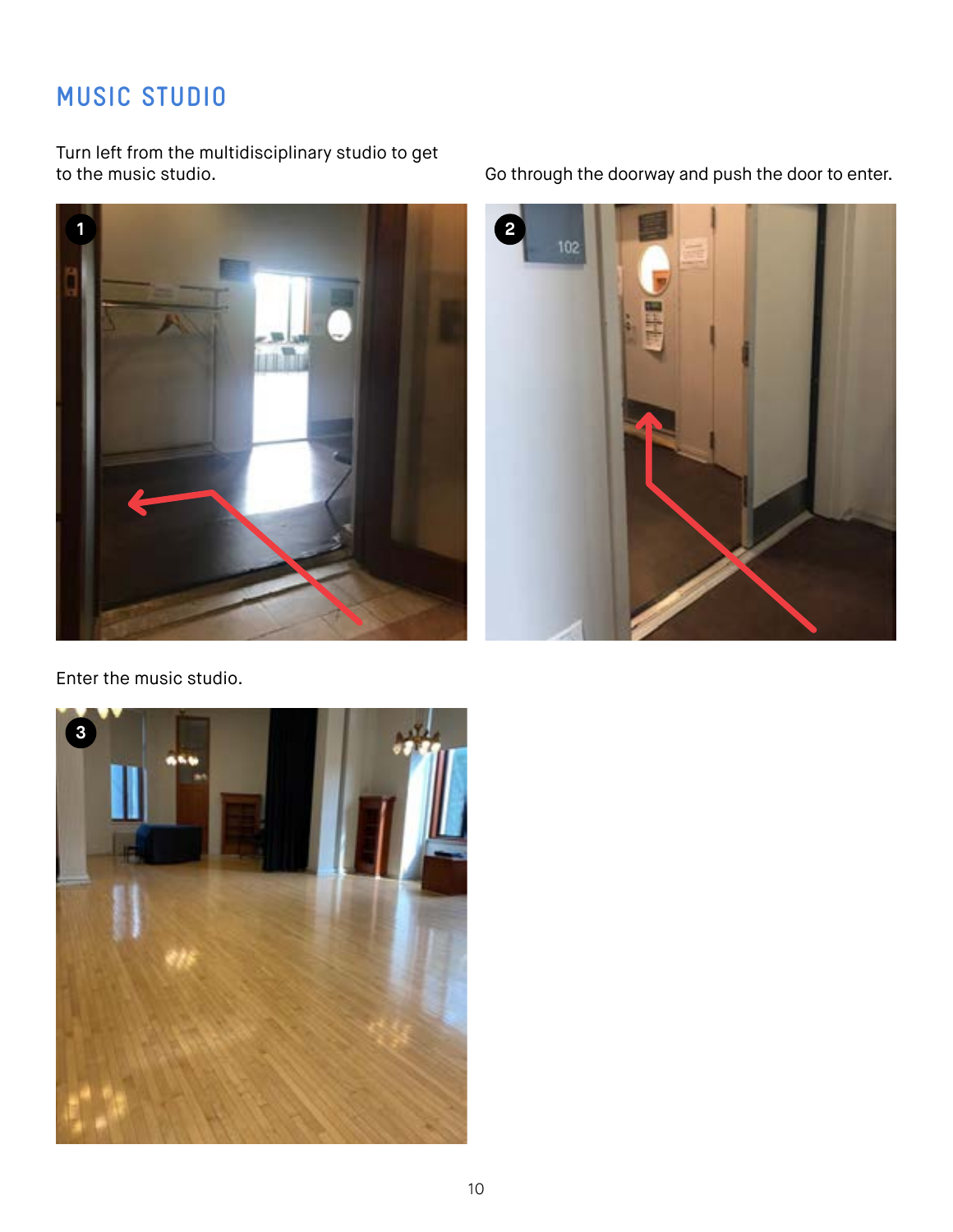#### **GROUND FLOOR WASHROOM**

On the ground floor, there are two steps to climb to access the washrooms/change rooms. There are railings on both sides of the stairs.

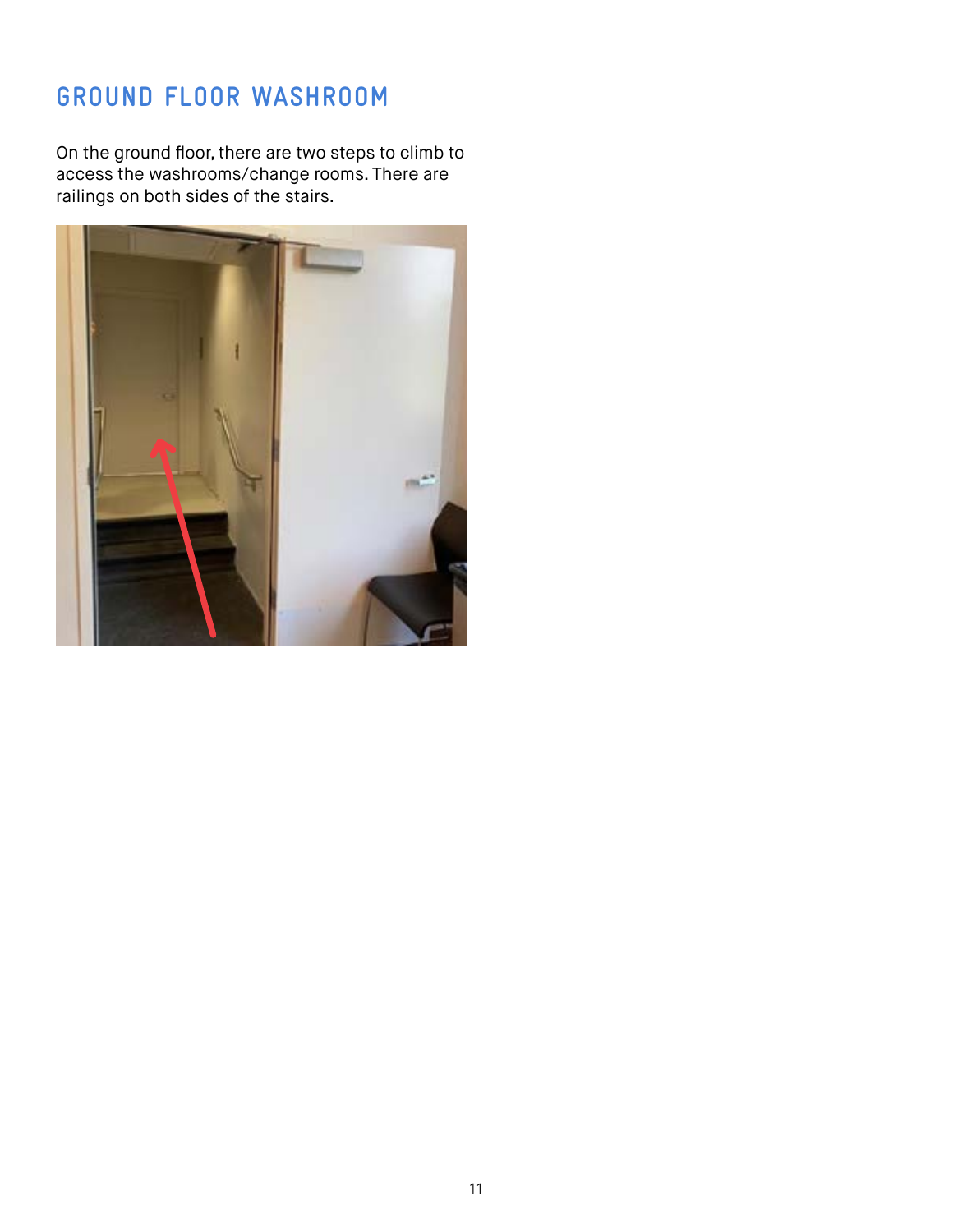### **FIRST ACCESSIBLE WASHROOM FLOOR 0**

Cross the atrium and use the doors on the left.



Go through the first door. There is no push-button to open it.

Take the elevator to floor 0. Upon exiting the elevator, turn right.



Go through the second door. There is no push-button to open it.



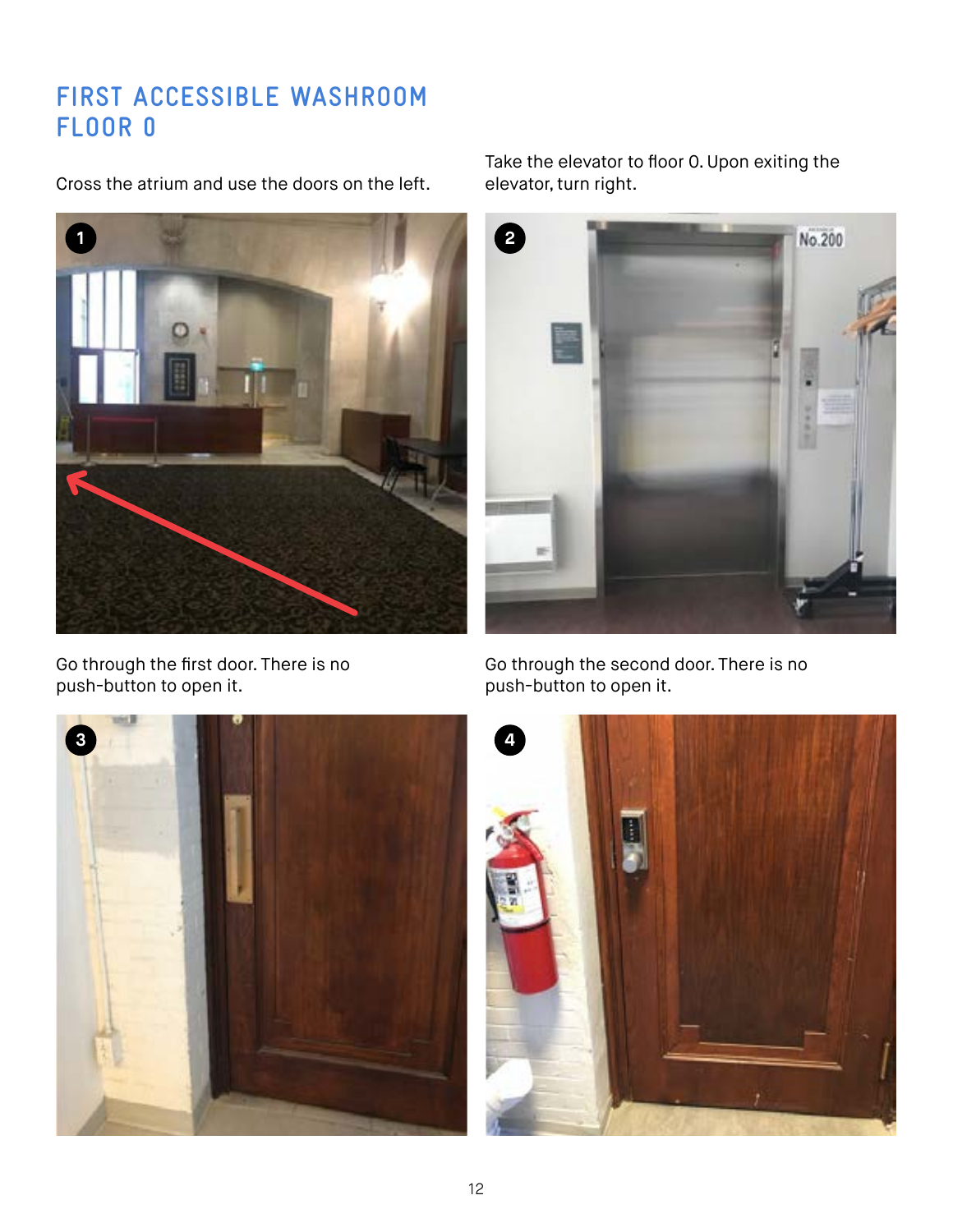# **FIRST ACCESSIBLE WASHROOM FLOOR 0**

Turn right and go through the office area. Turn right again. This door has a round handle, with no push button to open it.



Accessible washroom.



The accessible washroom door, with a round door handle. There is no push button to open it.

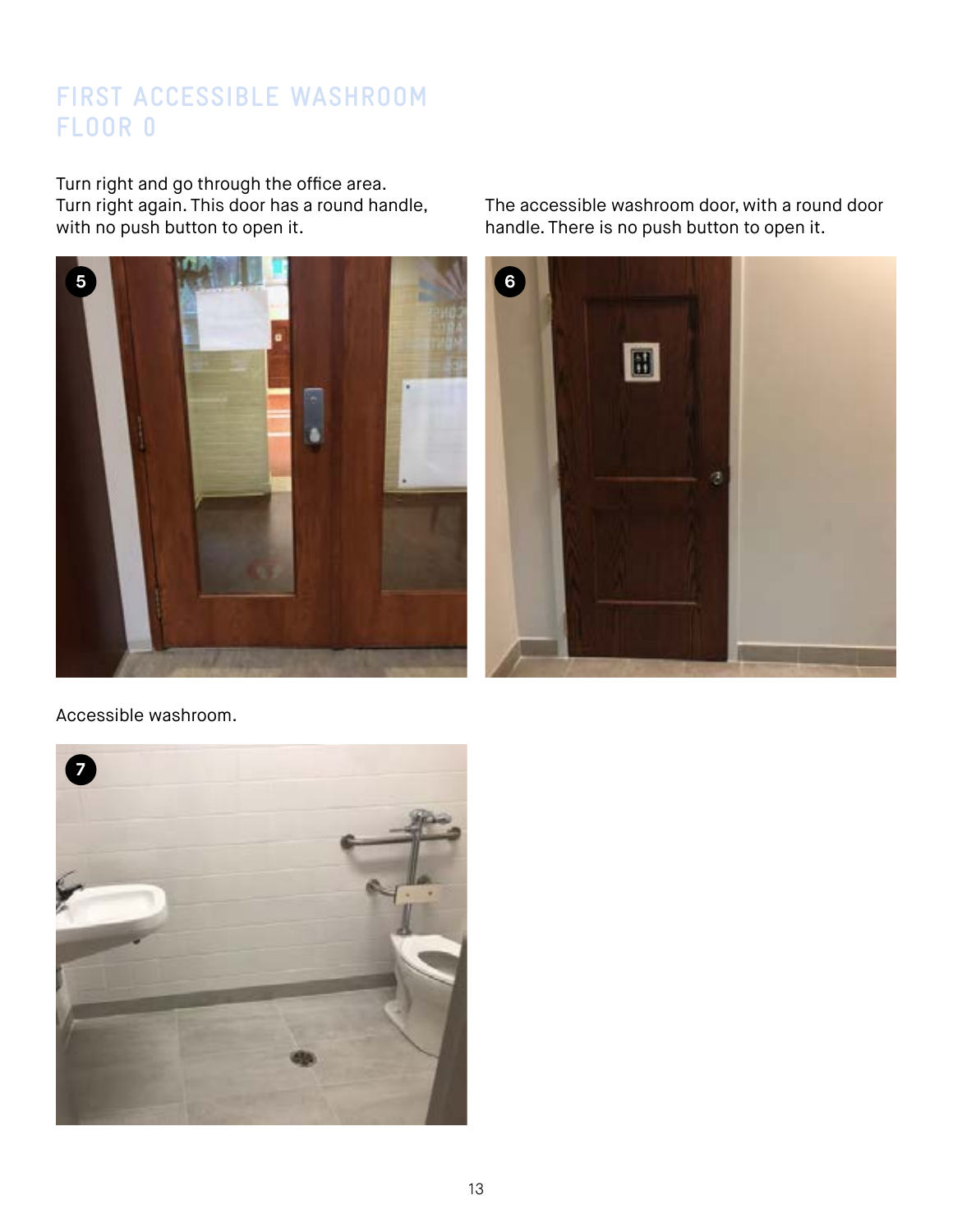## **SECOND ACCESSIBLE WASHROOM 2nd FLOOR**

Cross the atrium and use the doors on the left.



Take the elevator to 2nd floor. Upon exiting, turn right.

No.200

Make your way to the atrium balcony. The atrium.



Proceed toward the washrooms, at the rear of

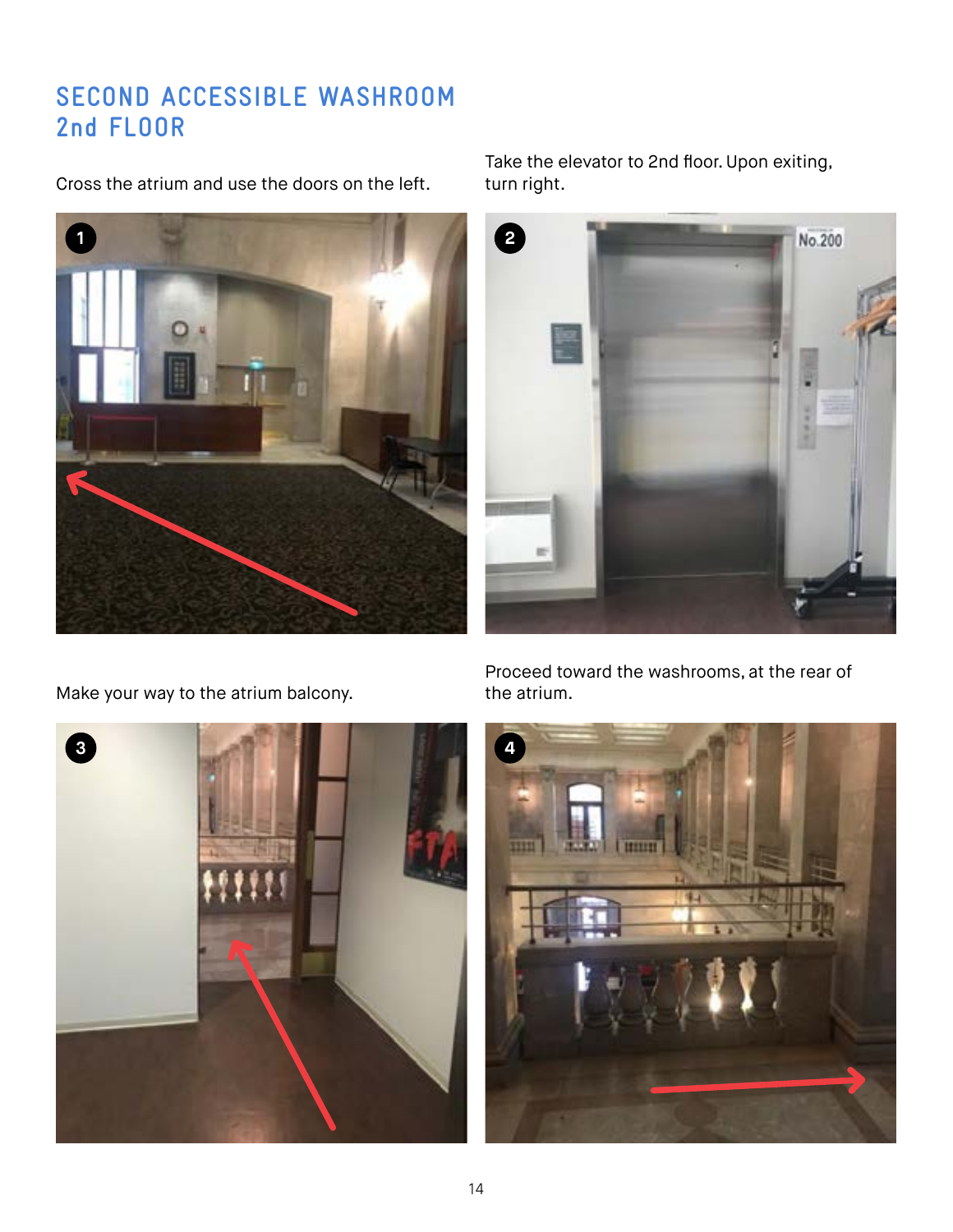# **SECOND ACCESSIBLE WASHROOM 2nd FLOOR**

Cross the atrium balcony, and then turn left. Turn right.





Enter the washroom.

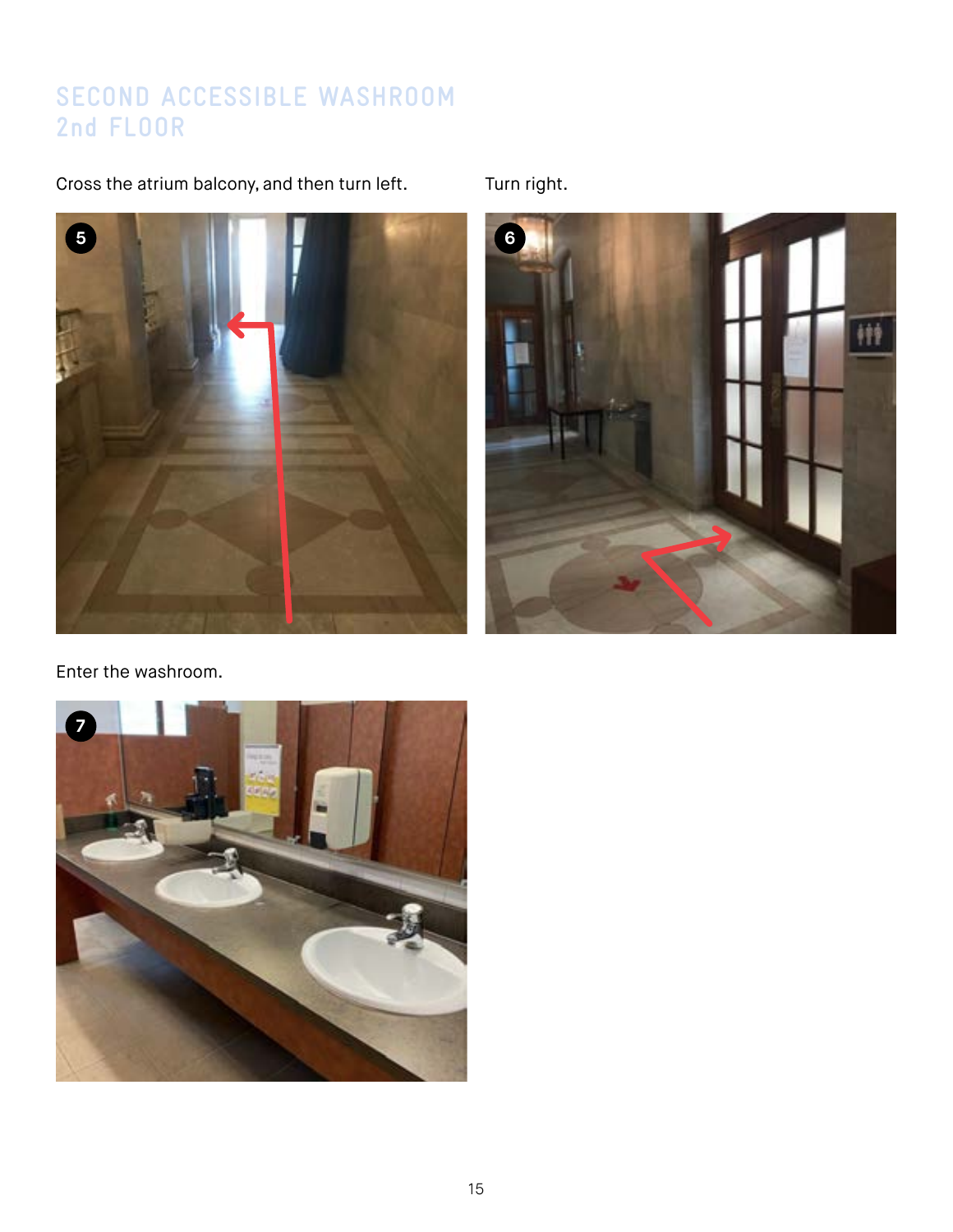# **OFFICE ACCESS**

Head to the rear of the lobby.



Once you are on the second floor, head to the right. Cross the balcony and turn right.



Take the elevator to the administrative offices on 2nd floor.



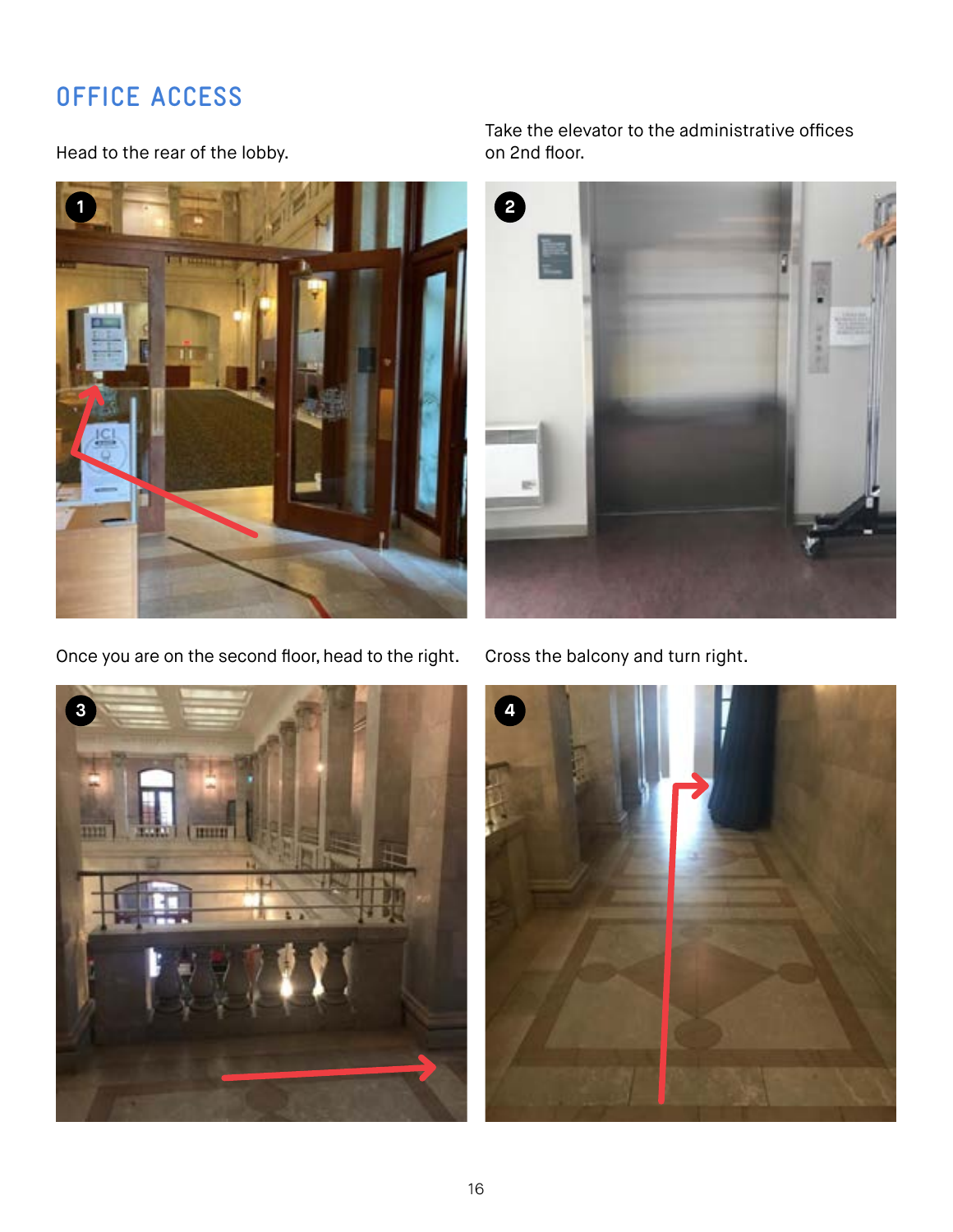# **OFFICE ACCESS**

The advisor will let you in if you have made an appointment. The doors do not have push buttons.

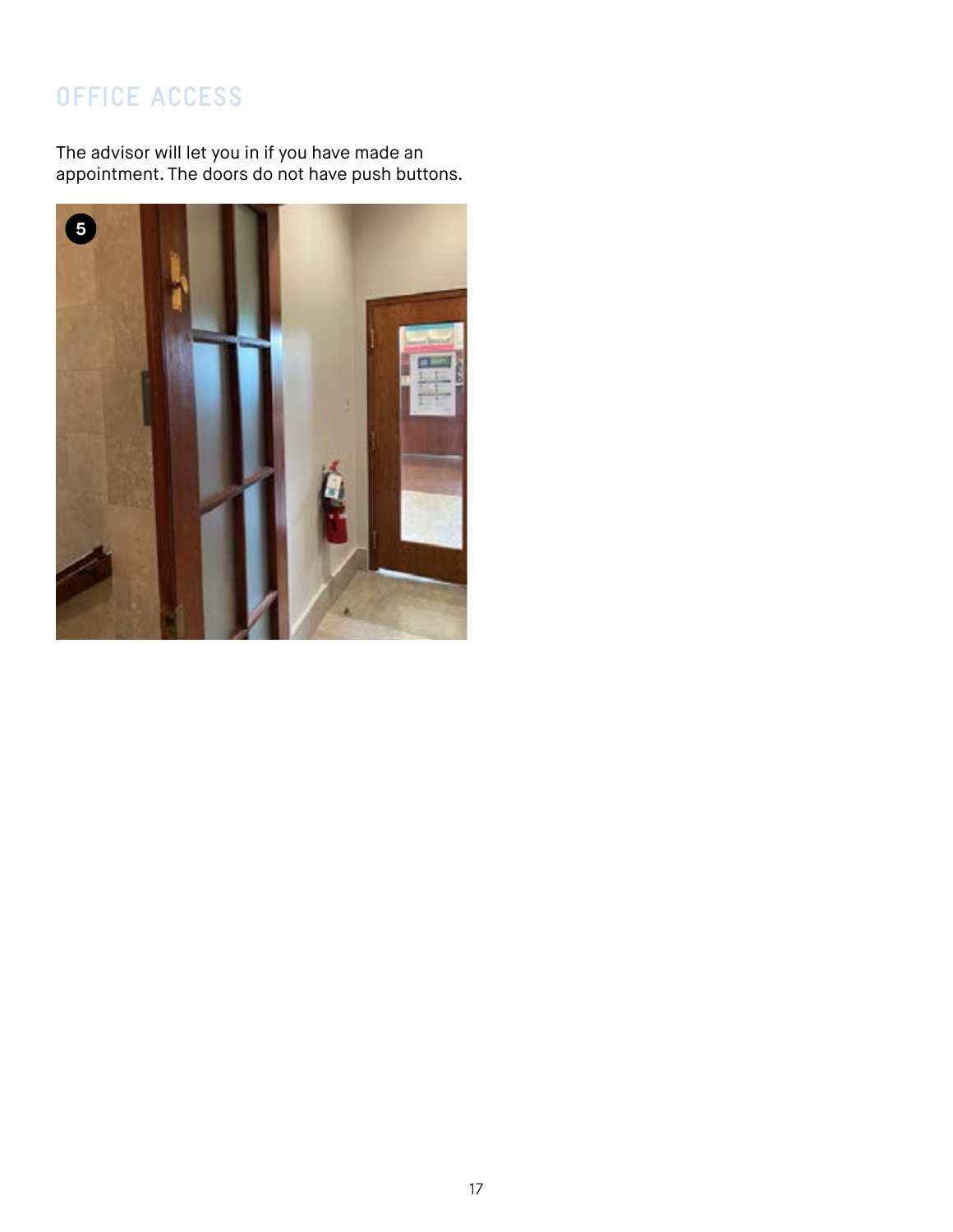### **EMERGENCY EXITS**

There are two emergency exits: the main entrance and a rear emergency exit.

People with reduced mobility should use the main entrance and the rear emergency exit. The other emergency exits are not accessible to people with reduced mobility.

#### **REAR EMERGENCY EXIT**

Cross the atrium.





Open the emergency doors. Cross the corridor and turn right.